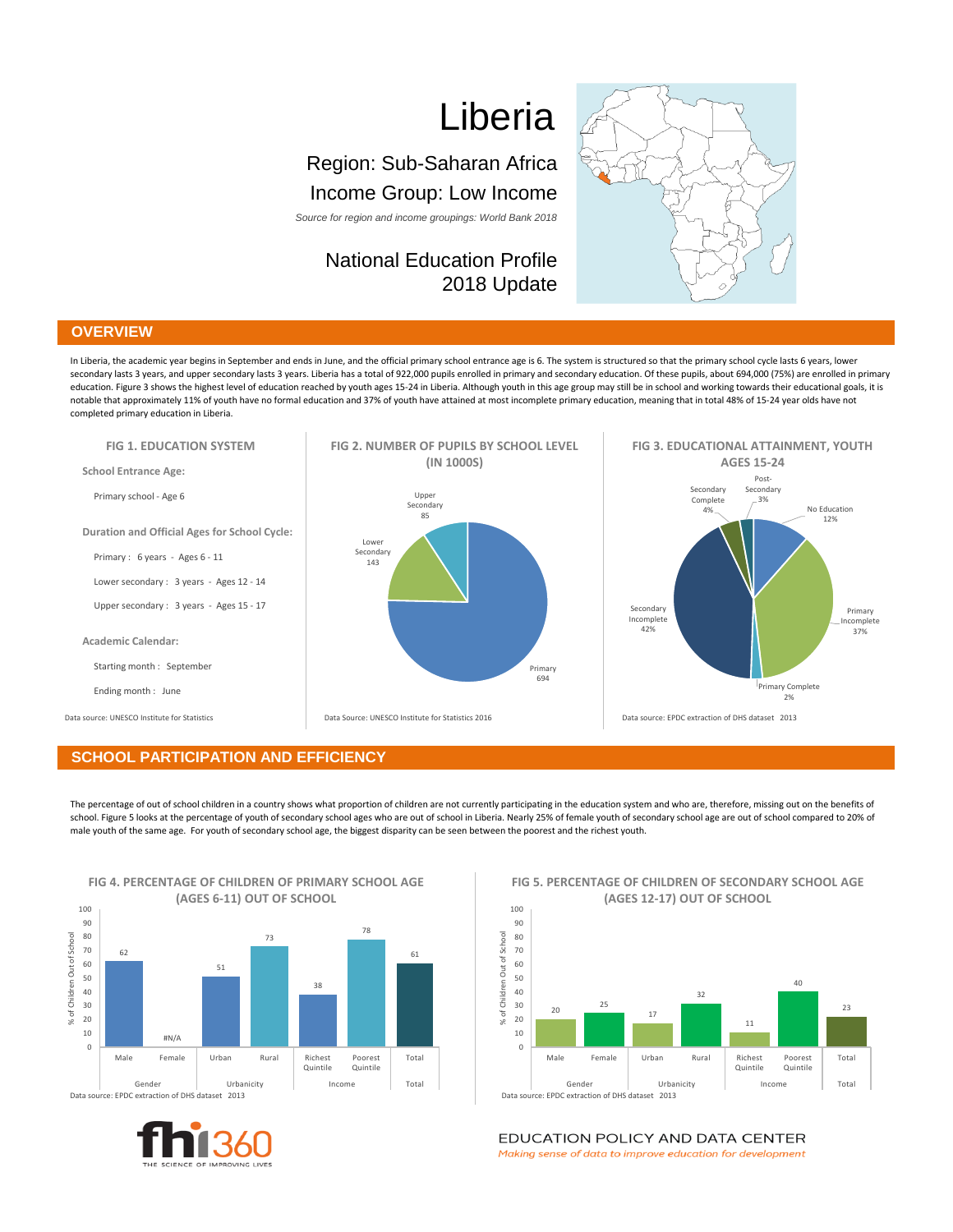Figures 6 and 7 look at indicators of participation, completion, and progression in the education system. Figure 6 displays gross indicators (which include under- and over-age students) and net indicators (which include only on-time students of official school age) for student intake, participation, and flows. In Liberia, the gross enrollment rate in primary education is 94% for both girls and boys combined. This decreases to 43% in lower secondary, with a student transition rate to secondary school of 79%. In Liberia, the primary net enrollment rate is 37% and the primary completion rate is 59%. Both of these indicators provide a sense of the progress a country is making towards universal primary education -- a key UN Millenium Development Goal -- and, for Liberia, suggest that the country has yet to achieve universal primary education. Figure 7 displays the repetition rate in primary education, showing the specific grades in which students are more likely to repeat. It suggests that of the first 5 grades of primary in Liberia, students are more likely to repeat grade 1. The repetition rate in grade 1 is 6.7% (for both males and females), which is 0.6 points higher than the average repetition rate across primary grades of 6.1%.

#### **FIG 6. STUDENT INTAKE AND FLOW FROM PRIMARY TO SECONDARY SCHOOLS**



 $6.1$   $6.0$   $5.9$ 5.3 7.2  $4.5$   $4.3$ 3.6 0.0 1.0 2.0 3.0 4.0 5.0 6.0 7.0 8.0 Prim G1 Prim G2 Prim G3 Prim G4 Prim G5 **%** • male by grade **female** by grade \*\*\*\* male primary \*\*\*\* female primary Data source: EPDC calculation based on UIS data (see Data Table for year) **FIG 7. STUDENT REPETITION BY GRADE AND LEVEL IN PRIMARY SCHOOL**

## **LEARNING**

This section provides information on indicators of learning, which lend insight into the quality of educational provision. In this profile, learning is measured through literacy rates, which are important because literacy is a foundational skill needed to attain higher levels of learning, and national performance on learning assessments. Figure 8 demonstrates where Liberia stands in comparison to other low and middle income countries in access to education, measured as the primary school net enrollment rate, and youth literacy. Compared to other countries, Liberia ranks at the 0 percentile in access and at the 3 percentile in learning. Figure 9 compares youth and adult literacy rates and shows that, in Liberia, the literacy rate is 49% among the youth population; this is lower than the average youth literacy rate in other low income countries.



**FIG 9. LITERACY RATE AMONG YOUTH AND ADULT POPULATION**



Data source: UNESCO Institute for Statistics (UIS) (see Data Table for year)



Data source: UNESCO Institute for Statistics (UIS) (see Data Table for year)

#### **FIG 10. PERFORMANCE ON LEARNING ASSESSMENTS**



EDUCATION POLICY AND DATA CENTER

Making sense of data to improve education for development

**FIG 8. COMPARISON OF ACCESS AND LITERACY**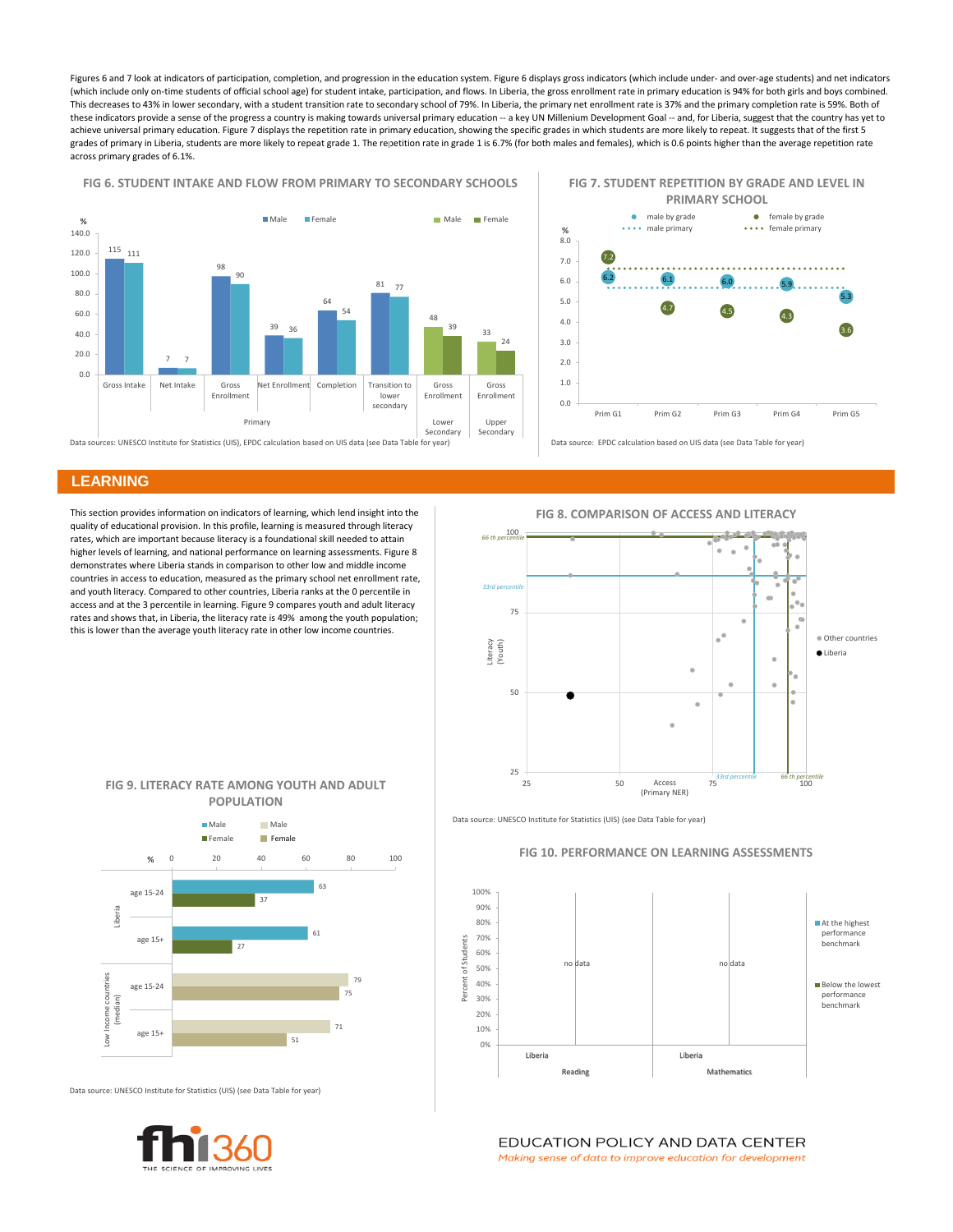## **EDUCATION EXPENDITURE**

Figures 11 and 12 compare Liberia's per pupil expenditure (PPE) and pupil teacher ratio (PTR), where data is available, to those of other low income countries. PPE indicates a country's commitment to education at each school level. PTR is a proxy learning quality and resource availability indicator. In Liberia, the PTR in primary education is 27.1, meaning that on average there is one teacher for every 27.1 primary school students. This is lower than the median PTR in primary for low income countries, which is 40. In Liberia, the PTR in primary is higher than the PTR in secondary.



#### **DATA TABLE**

In this table, the values of different education indicators for Liberia are compared to all countries, to Sub-Saharan Africa, and to low and middle income countries. The percentile rank that is given indicates Liberia's standing relative to these country groups. A higher percentile rank indicates better relative performance than a lower percentile rank. Percentile rankings above 66% are considered high and colored in green, rankings between 33% and 66% are considered average and colored in yellow, and rankings below 33% are considered low and colored in red. For example, the gross enrollment rate for females in primary education in Liberia is 90%. For this indicator, Liberia ranks in the 12 percentile relative to all countries, meaning that 12% of countries have lower gross enrollment rates than Liberia. As another example, the survival rate to grade 5 of primary school for males in Liberia is 86%, and Liberia ranks in the 36 percentile relative to all countries, in the 79 percentile relative to Sub-Saharan Africa, and in the 47 percentile relative to low and middle income countries for this indicator.

| <b>KEY</b>                                                                     |                    |              |            |            |            |                                                                                |  |  |
|--------------------------------------------------------------------------------|--------------------|--------------|------------|------------|------------|--------------------------------------------------------------------------------|--|--|
| <-- needs improvement ------------------------ can improve further -->         |                    |              |            |            |            | <b>PERCENTILE RANK</b>                                                         |  |  |
|                                                                                | <b>RELATIVE TO</b> |              |            |            |            |                                                                                |  |  |
| below 33%<br>between 33th and 66th percentile<br>above 66%                     |                    |              |            | Sub-       | Low and    |                                                                                |  |  |
|                                                                                |                    |              | All        | Saharan    | Middle     |                                                                                |  |  |
| <b>INDICATOR</b>                                                               | <b>VALUE YEAR</b>  |              | Countries  | Africa     | Income‡    | <b>DATA SOURCE</b>                                                             |  |  |
| Literacy rate, 15+, Female                                                     | 27                 | 2007         | 5%         | 17%        | 6%         | UNESCO Institute for Statistics (UIS)                                          |  |  |
| Literacy rate, 15+, Male                                                       | 61                 | 2007         | 9%         | 26%        | 11%        | UNESCO Institute for Statistics (UIS)                                          |  |  |
| Literacy rate, 15-24, Female                                                   | 37                 | 2007         | 2%         | 5%         | 2%         | UNESCO Institute for Statistics (UIS)                                          |  |  |
| Literacy rate, 15-24, Male                                                     | 63                 | 2007         | 6%         | 17%        | 7%         | UNESCO Institute for Statistics (UIS)                                          |  |  |
| Gross intake rate, Primary, Female                                             | 111                | 2016         | 81%        | 62%        | 76%        | UNESCO Institute for Statistics (UIS)                                          |  |  |
| Gross intake rate, Primary, Male                                               | 115                | 2016         | 83%        | 62%        | 78%        | UNESCO Institute for Statistics (UIS)                                          |  |  |
| Net intake rate, Primary, Female                                               | $\overline{7}$     | 2011         | 0%         | 0%         | 0%         | UNESCO Institute for Statistics (UIS)                                          |  |  |
| Net intake rate, Primary, Male                                                 | $\overline{7}$     | 2011         | 0%         | 0%         | 0%         | UNESCO Institute for Statistics (UIS)                                          |  |  |
| Gross enrollment rate, Primary, Female                                         | 90                 | 2016         | 12%        | 19%        | 14%        | UNESCO Institute for Statistics (UIS)                                          |  |  |
| Gross enrollment rate, Primary, Male                                           | 98                 | 2016         | 22%        | 24%        | 23%        | UNESCO Institute for Statistics (UIS)                                          |  |  |
| Gross enrollment rate, Lower Secondary, Female                                 | 39                 | 2016         | 5%         | 22%        | 7%         | <b>UNESCO Institute for Statistics (UIS)</b>                                   |  |  |
| Gross enrollment rate, Lower Secondary, Male                                   | 48                 | 2016         | 8%         | 35%        | 11%        | UNESCO Institute for Statistics (UIS)                                          |  |  |
| Gross enrollment rate, Upper Secondary, Female                                 | 24                 | 2016         | 9%         | 35%        | 12%        | UNESCO Institute for Statistics (UIS)                                          |  |  |
| Gross enrollment rate, Upper Secondary, Male                                   | 33                 | 2016         | 11%        | 41%        | 16%        | UNESCO Institute for Statistics (UIS)                                          |  |  |
| Net enrollment rate, Primary, Female                                           | 36                 | 2015         | 0%         | 2%         | 0%         | UNESCO Institute for Statistics (UIS)                                          |  |  |
| Net enrollment rate, Primary, Male                                             | 39                 | 2015         | 0%         | 0%         | 0%         | UNESCO Institute for Statistics (UIS)                                          |  |  |
| Net enrollment rate, Secondary, Female                                         | 14                 | 2015         | 1%         | 8%         | 2%         | <b>UNESCO Institute for Statistics (UIS)</b>                                   |  |  |
| Net enrollment rate, Secondary, Male                                           | 16                 | 2015         | 1%         | 8%         | 2%         | UNESCO Institute for Statistics (UIS)                                          |  |  |
| Repetition rate, Primary, Female <sup>v</sup>                                  | $\overline{7}$     | 2015         | 23%        | 64%        | 30%        | Education Policy and Data Center (EPDC)*                                       |  |  |
| Repetition rate, Primary, Male <sup>y</sup>                                    | 6                  | 2015         | 31%        | 72%        | 39%        | Education Policy and Data Center (EPDC)*                                       |  |  |
| Dropout rate, Primary, Female <sup>y</sup>                                     | 38                 | 2008         | 11%        | 42%        | 15%        | Education Policy and Data Center (EPDC)*                                       |  |  |
| Dropout rate, Primary, Male <sup>y</sup>                                       | 27<br>77           | 2008         | 24%<br>21% | 75%        | 31%        | Education Policy and Data Center (EPDC)*                                       |  |  |
| Survival rate, to Prim G5, Female<br>Survival rate, to Prim G5, Male           | 86                 | 2008<br>2008 | 36%        | 53%        | 29%<br>47% | Education Policy and Data Center (EPDC)*                                       |  |  |
|                                                                                | 54                 | 2014         | 5%         | 79%        | 6%         | Education Policy and Data Center (EPDC)*                                       |  |  |
| Completion rate, Primary, Female                                               | 64                 | 2014         | 7%         | 20%<br>27% | 10%        | UNESCO Institute for Statistics (UIS)<br>UNESCO Institute for Statistics (UIS) |  |  |
| Completion rate, Primary, Male<br>Transition rate, to Secondary, Female        | 77                 | 2014         | 12%        | 41%        | 16%        | Education Policy and Data Center (EPDC)*                                       |  |  |
| Transition rate, to Secondary, Male                                            | 81                 | 2014         | 13%        | 46%        | 18%        | Education Policy and Data Center (EPDC)*                                       |  |  |
| Pupil teacher ratio, Primary <sup>y</sup>                                      | 27                 | 2016         | 29%        | 86%        | 41%        | <b>UNESCO Institute for Statistics (UIS)</b>                                   |  |  |
| Pupil teacher ratio, Lower Secondary <sup>Y</sup>                              | 14                 | 2016         | 57%        | 88%        | 75%        | UNESCO Institute for Statistics (UIS)                                          |  |  |
| Pupil teacher ratio, Upper Secondary <sup>x</sup>                              | 18                 | 2016         | 33%        | 58%        | 46%        | UNESCO Institute for Statistics (UIS)                                          |  |  |
| Public education expenditure per pupil (% of GDP per capita), Primary          |                    |              |            |            |            |                                                                                |  |  |
| Public education expenditure per pupil (% of GDP per capita), Secondary        |                    |              |            |            |            |                                                                                |  |  |
| Percentage of children out of school, Primary, Poorest QuintileY               | 78                 | 2013         | 2%         | 3%         | 2%         | EPDC extraction of DHS dataset                                                 |  |  |
| Percentage of children out of school, Secondary, Poorest Quintile <sup>v</sup> | 40                 | 2013         | 46%        | 63%        | 47%        | EPDC extraction of DHS dataset                                                 |  |  |
| Percentage of children out of school, Primary, Richest Quintile <sup>v</sup>   | 38                 | 2013         | 2%         | 3%         | 2%         | EPDC extraction of DHS dataset                                                 |  |  |
| Percentage of children out of school, Secondary, Richest Quintile <sup>y</sup> | 11                 | 2013         | 53%        | 84%        | 53%        | EPDC extraction of DHS dataset                                                 |  |  |
| Percentage of children out of school, Primary, Urban <sup>y</sup>              | 51                 | 2013         | 2%         | 3%         | 2%         | EPDC extraction of DHS dataset                                                 |  |  |
| Percentage of children out of school, Secondary, Urban <sup>y</sup>            | 17                 | 2013         | 46%        | 64%        | 47%        | EPDC extraction of DHS dataset                                                 |  |  |
| Percentage of children out of school, Primary, Rural <sup>y</sup>              | 73                 | 2013         | 2%         | 3%         | 2%         | EPDC extraction of DHS dataset                                                 |  |  |
| Percentage of children out of school, Secondary, Rural <sup>y</sup>            | 32                 | 2013         | 44%        | 64%        | 44%        | EPDC extraction of DHS dataset                                                 |  |  |
| Percentage of children out of school, Primary, MaleY                           | 62                 | 2013         | $1\%$      | 3%         | $1\%$      | EPDC extraction of DHS dataset                                                 |  |  |
| Percentage of children out of school, Secondary, MaleY                         | 20                 | 2013         | 52%        | 70%        | 53%        | EPDC extraction of DHS dataset                                                 |  |  |
| Percentage of children out of school, Primary, FemaleY                         |                    |              |            |            |            |                                                                                |  |  |
| Percentage of children out of school, Secondary, Female <sup>Y</sup>           | 25                 | 2013         | 47%        | 72%        | 48%        | EPDC extraction of DHS dataset                                                 |  |  |
| Percentage of children out of school, Primary, Total <sup>y</sup>              | 61                 | 2013         | 1%         | 3%         | 1%         | EPDC extraction of DHS dataset                                                 |  |  |
| Percentage of children out of school, Secondary, Total <sup>Y</sup>            | 23                 | 2013         | 48%        | 67%        | 49%        | EPDC extraction of DHS dataset                                                 |  |  |
| # Includes World Bank classified low and middle income countries               |                    |              |            |            |            | * EPDC calculation based on UIS data                                           |  |  |

*ˠ Lower data values indicate better performance on these indicators ‡ Includes World Bank classified low and middle income countries*